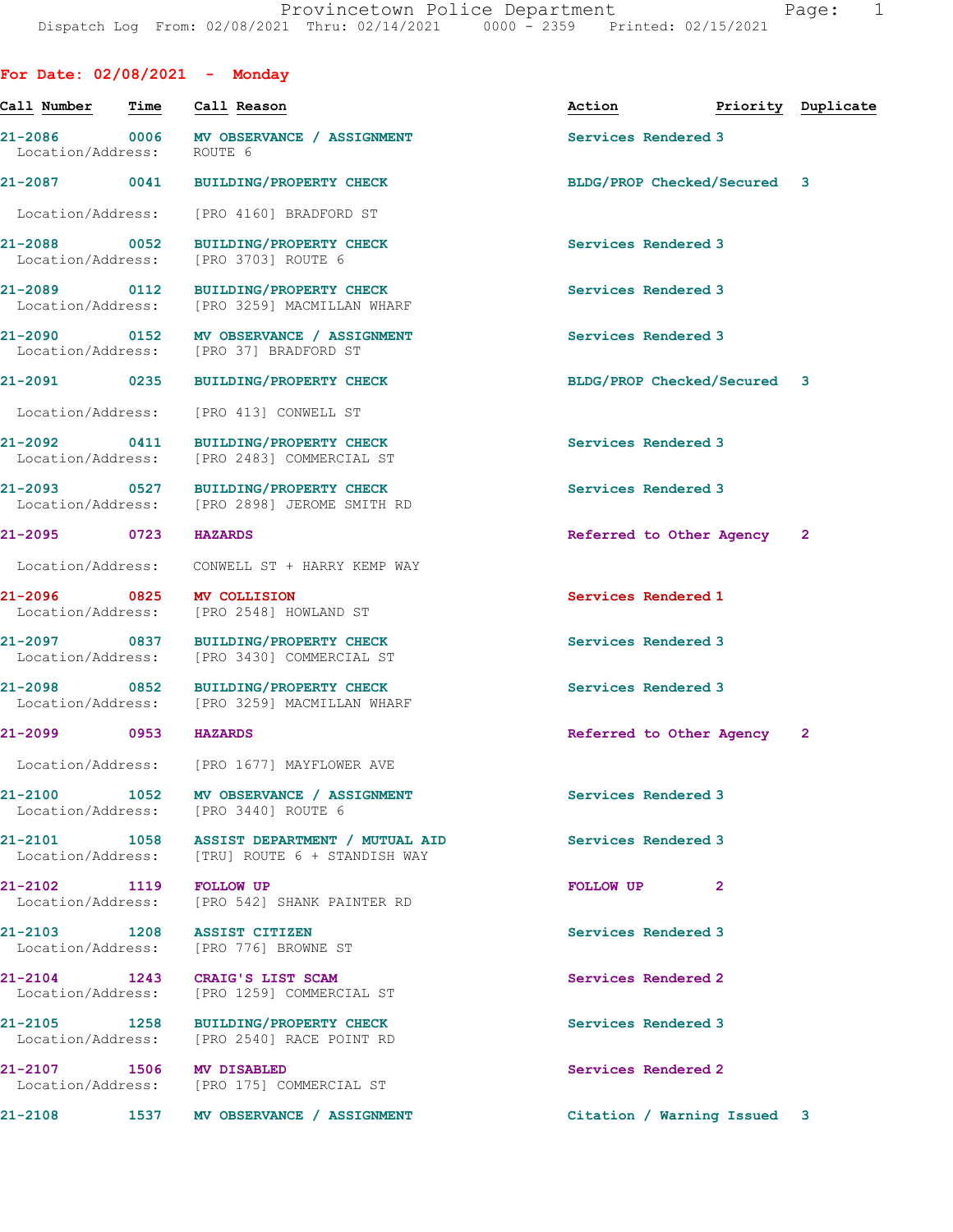|                                   | Provincetown Police Department<br>Dispatch Log From: 02/08/2021 Thru: 02/14/2021 0000 - 2359 Printed: 02/15/2021      |                             | $\overline{2}$<br>Page: |
|-----------------------------------|-----------------------------------------------------------------------------------------------------------------------|-----------------------------|-------------------------|
|                                   | Location/Address: [PRO 2277] BRADFORD ST                                                                              |                             |                         |
| 21-2109 1559 MV STOP              |                                                                                                                       | Citation / Warning Issued 3 |                         |
|                                   | Location/Address: COMMERCIAL ST + WINTHROP ST                                                                         |                             |                         |
|                                   | 21-2111 1658 BUILDING/PROPERTY CHECK<br>Location/Address: [PRO 2512] JEROME SMITH RD                                  | Services Rendered 3         |                         |
|                                   | 21-2113 1807 BUILDING/PROPERTY CHECK                                                                                  | BLDG/PROP Checked/Secured 3 |                         |
|                                   | Location/Address: [PRO 444] HIGH POLE HILL                                                                            |                             |                         |
| 21-2114 1834                      | MV DISABLED<br>Location/Address: [PRO 399] COMMERCIAL ST                                                              | Services Rendered 2         |                         |
|                                   | 21-2115 1859 ASSIST CITIZEN<br>Location/Address: [PRO 542] SHANK PAINTER RD                                           | Services Rendered 3         |                         |
| 21-2116 1916 ANIMAL CALL          | Location/Address: [PRO 1692] BRADFORD ST                                                                              | Services Rendered 2         |                         |
|                                   | 21-2117 1940 DISTURBANCE - FIGHT / ARGUMENT<br>Location/Address: [PRO 1119] WAREHAM ST<br>Refer To Field Int: 21-4-FI | Services Rendered 1         |                         |
|                                   | 21-2118 1945 MEDICAL EMERGENCY                                                                                        | Transported to Hospital     | 1                       |
|                                   | Location/Address: [PRO 1119] WAREHAM ST                                                                               |                             |                         |
|                                   | 21-2120 2031 SUSPICIOUS ACTIVITY<br>Location/Address: [PRO 1485] NICKERSON ST                                         | Services Rendered 2         |                         |
| 21-2121 2054 MV STOP              | Location/Address: [PRO 2577] BRADFORD ST                                                                              | <b>VERBAL WARNING 3</b>     |                         |
|                                   | 21-2122 2102 ASSIST DEPARTMENT / MUTUAL AID                                                                           | Referred to Other Agency    | 3                       |
|                                   | Location/Address: [OT] HIGHVIEW DR                                                                                    |                             |                         |
| $21 - 2123$                       | 2225 BUILDING/PROPERTY CHECK                                                                                          | BLDG/PROP Checked/Secured 3 |                         |
|                                   | Location/Address: [PRO 519] RACE POINT RD                                                                             |                             |                         |
|                                   | 21-2124 2324 BUILDING/PROPERTY CHECK                                                                                  | BLDG/PROP Checked/Secured 3 |                         |
|                                   | Location/Address: [PRO 1493] UPPER MILLER HILL RD                                                                     |                             |                         |
|                                   | 21-2125 2348 MV OBSERVANCE / ASSIGNMENT<br>Location/Address: CONWELL ST + ROUTE 6                                     | Services Rendered 3         |                         |
|                                   | 21-2126 2355 BUILDING/PROPERTY CHECK                                                                                  | BLDG/PROP Checked/Secured 3 |                         |
|                                   | Location/Address: [PRO 444] HIGH POLE HILL                                                                            |                             |                         |
|                                   | For Date: $02/09/2021$ - Tuesday                                                                                      |                             |                         |
| 21-2127 0030                      | BUILDING/PROPERTY CHECK<br>Location/Address: [PRO 526] RYDER ST EXT                                                   | Services Rendered 3         |                         |
|                                   | 21-2128 0040 MV OBSERVANCE / ASSIGNMENT<br>Location/Address: [PRO 530] SHANK PAINTER RD                               | Services Rendered 3         |                         |
| 21-2129 0059<br>Location/Address: | DISTURBANCE - FIGHT / ARGUMENT<br>COMMERCIAL ST                                                                       | Peace Restored 1            |                         |
| 21-2130                           | 0122 BUILDING/PROPERTY CHECK                                                                                          | BLDG/PROP Checked/Secured 3 |                         |
|                                   | Location/Address: [PRO 530] SHANK PAINTER RD                                                                          |                             |                         |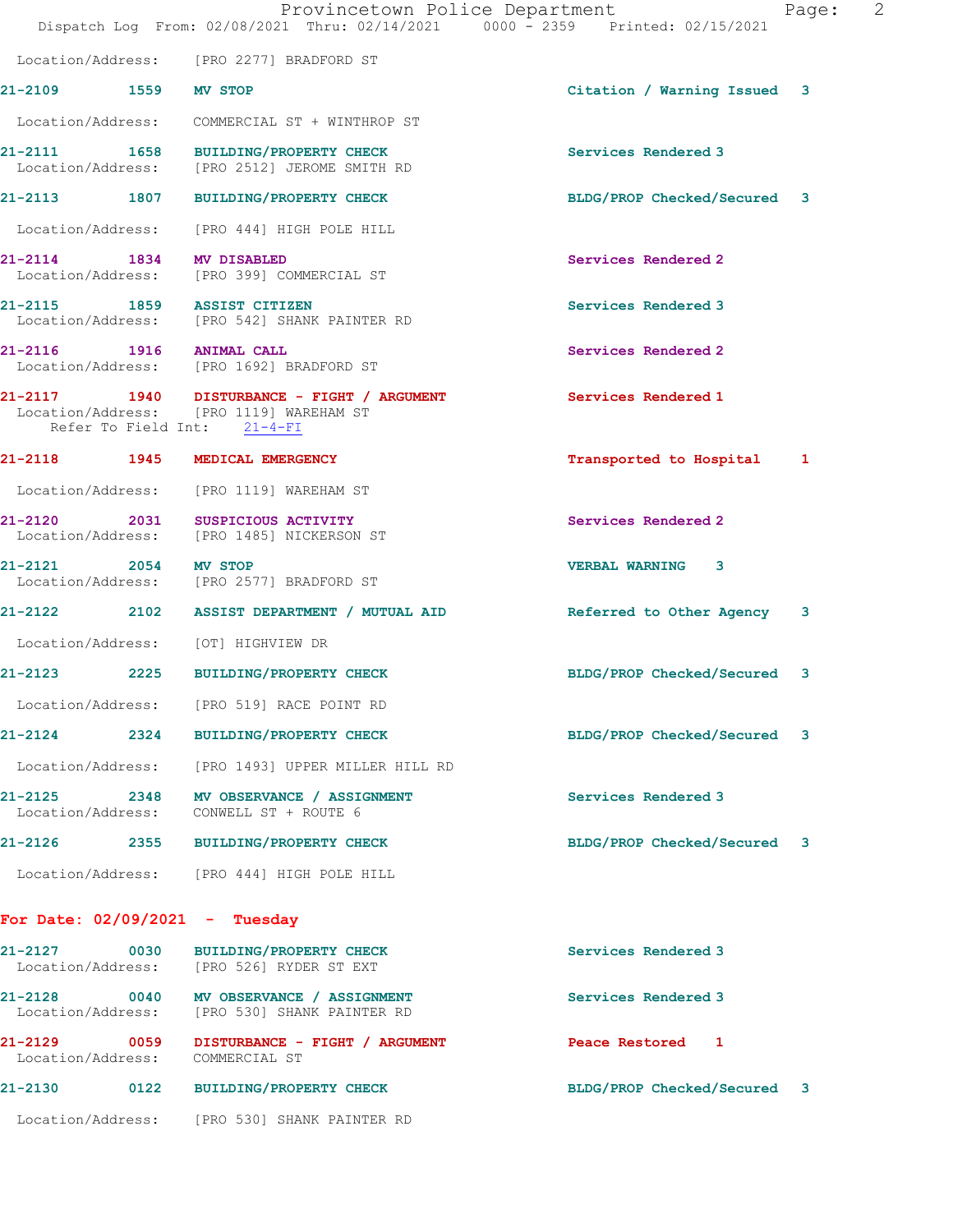**21-2131 0125 BUILDING/PROPERTY CHECK BLDG/PROP Checked/Secured 3** Location/Address: [PRO 3317] CEMETERY RD **21-2132 0311 BUILDING/PROPERTY CHECK BLDG/PROP Checked/Secured 3** Location/Address: [PRO 3703] ROUTE 6 **21-2133 0448 BUILDING/PROPERTY CHECK BLDG/PROP Checked/Secured 3** Location/Address: [PRO 4160] BRADFORD ST **21-2135 0514 MV OBSERVANCE / ASSIGNMENT Services Rendered 3**  Location/Address: [PRO 3440] ROUTE 6 **21-2136 0514 BUILDING/PROPERTY CHECK BLDG/PROP Checked/Secured 3** Location/Address: [PRO 3296] SHANK PAINTER RD **21-2137 0539 MV STOP VERBAL WARNING 3**  Location/Address: [PRO 3912] SHANK PAINTER RD **21-2138 0600 MV OBSERVANCE / ASSIGNMENT Services Rendered 3**  Location/Address: JEROME SMITH RD + SHANK PAINTER RD **21-2139 0752 MV OBSERVANCE / ASSIGNMENT Services Rendered 3**  BRADFORD ST + HIGH POLE HILL **21-2140 0813 BUILDING/PROPERTY CHECK Services Rendered 3**  [PRO 2540] RACE POINT RD **21-2141 0817 BUILDING/PROPERTY CHECK Services Rendered 3**  Location/Address: [PRO 517] RACE POINT RD **21-2142 0828 BUILDING/PROPERTY CHECK Services Rendered 3**  Location/Address: TELEGRAPH HILL RD **21-2143 0920 MV STOP VERBAL WARNING 3**  Location/Address: [PRO 4136] BRADFORD ST 21-2144 1002 MV OBSERVANCE / ASSIGNMENT **Services Rendered 3**  Location/Address: [PRO 521] ROUTE 6 **21-2145 1007 MV OBSERVANCE / ASSIGNMENT Services Rendered 3**  Location/Address: WEST VINE ST + BRADFORD ST EXT **21-2146 1050 BUILDING/PROPERTY CHECK Services Rendered 3**  Location/Address: [PRO 3430] COMMERCIAL ST **21-2147 1102 BUILDING/PROPERTY CHECK Services Rendered 3**  Location/Address: [PRO 571] ALDEN ST **21-2148 1119 BUILDING/PROPERTY CHECK Services Rendered 3**  Location/Address: [PRO 2492] WINSLOW ST **21-2149 1202 BUILDING/PROPERTY CHECK Services Rendered 3**  [PRO 3317] CEMETERY RD **21-2150 1206 ANIMAL CALL Services Rendered 2**  Location/Address: [PRO 3222] ALDEN ST **21-2152 1259 BUILDING/PROPERTY CHECK BLDG/PROP Checked/Secured 3** Location/Address: [PRO 1780] JOHNSON ST **21-2153 1304 BUILDING/PROPERTY CHECK Services Rendered 3**  Location/Address: [PRO 1646] WINSLOW ST **21-2154 1318 BUILDING/PROPERTY CHECK Services Rendered 3**  Location/Address: [PRO 3296] SHANK PAINTER RD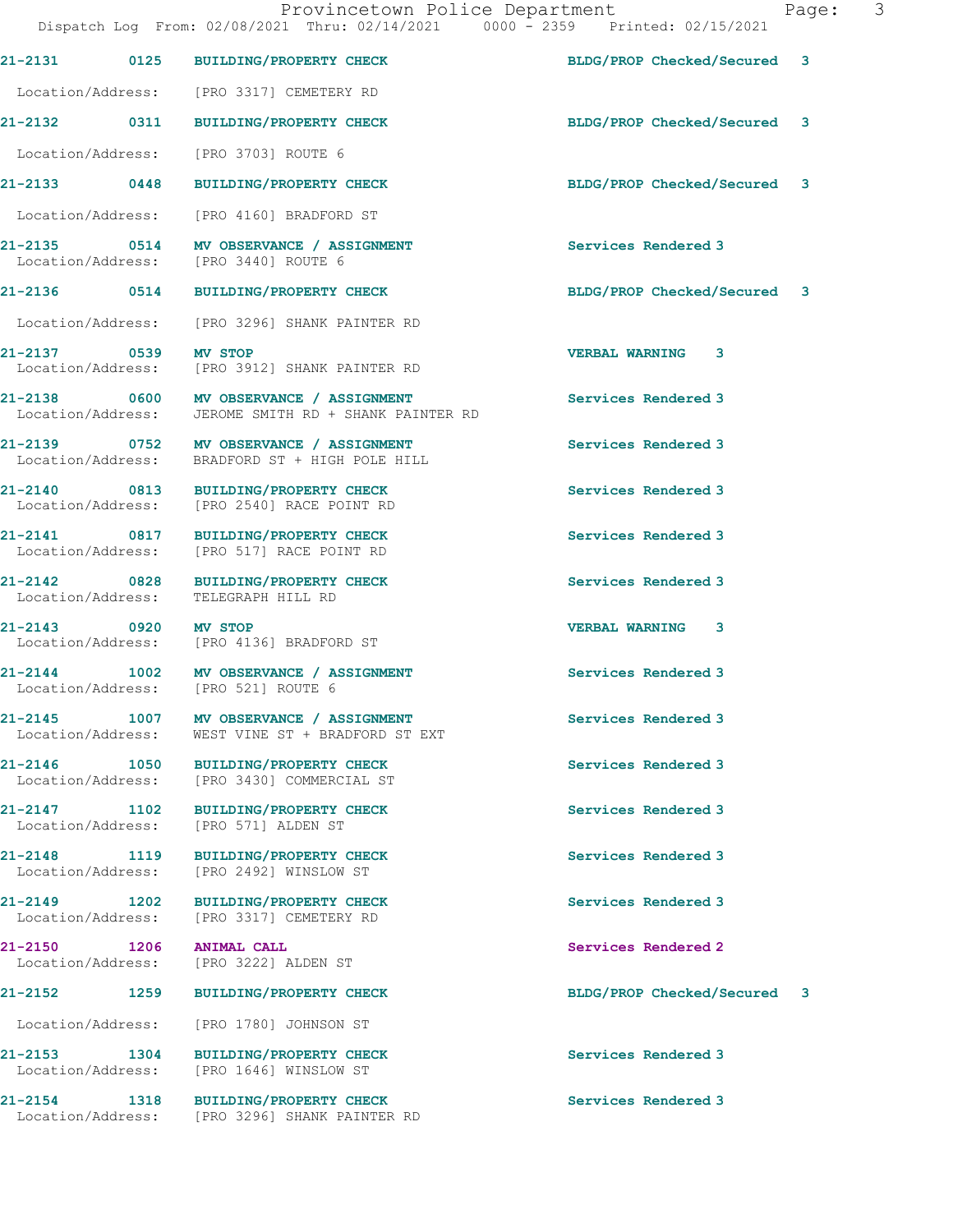**21-2155 1416 LOST WALLET Services Rendered 3**  Location/Address: [PRO 3296] SHANK PAINTER RD **21-2157 1516 MV OBSERVANCE / ASSIGNMENT Services Rendered 3**  Location/Address: ROUTE 6 + SNAIL RD **21-2158 1603 SNOW ROAD HAZARD Services Rendered 2**  Location/Address: [PRO 542] SHANK PAINTER RD 21-2159 1645 MV OBSERVANCE / ASSIGNMENT **Services Rendered 3 Increment Constructs** Rendered 3 **Increment Constructs** Services Rendered 3 [PRO 4136] BRADFORD ST **21-2161 1716 MV OBSERVANCE / ASSIGNMENT Services Rendered 3**  Location/Address: [PRO 2277] BRADFORD ST **21-2162 1725 BUILDING/PROPERTY CHECK BLDG/PROP Checked/Secured 3** Location/Address: [PRO 105] COMMERCIAL ST **21-2163 1746 BUILDING/PROPERTY CHECK BLDG/PROP Checked/Secured 3** Location/Address: [PRO 530] SHANK PAINTER RD **21-2164 1752 BUILDING/PROPERTY CHECK BLDG/PROP Checked/Secured 3** Location/Address: [PRO 4041] BRADFORD ST **21-2165 1814 MV DISABLED Services Rendered 2**  Location/Address: [PRO 74] BRADFORD ST EXT **21-2166 1850 BUILDING/PROPERTY CHECK Services Rendered 3**  Location/Address: [PRO 4041] BRADFORD ST **21-2167 1928 BUILDING/PROPERTY CHECK Services Rendered 3**  Location/Address: [PRO 537] SHANK PAINTER RD **21-2168 1929 COMPLAINT - GENERAL SPOKEN TO 3**  Location/Address: [PRO 442] HARRY KEMP WAY **21-2169 2047 BUILDING/PROPERTY CHECK Services Rendered 3**  Location/Address: [PRO 2512] JEROME SMITH RD **21-2170 2108 BUILDING/PROPERTY CHECK Services Rendered 3**  Location/Address: [PRO 530] SHANK PAINTER RD **21-2171 2136 BUILDING/PROPERTY CHECK BLDG/PROP Checked/Secured 3** Location/Address: [PRO 539] SHANK PAINTER RD **21-2173 2146 BUILDING/PROPERTY CHECK BLDG/PROP Checked/Secured 3** Location/Address: [PRO 175] COMMERCIAL ST **21-2174 2147 BUILDING/PROPERTY CHECK BLDG/PROP Checked/Secured 3** Location/Address: [PRO 519] RACE POINT RD **21-2175 2204 BUILDING/PROPERTY CHECK BLDG/PROP Checked/Secured 3** Location/Address: [PRO 182] COMMERCIAL ST **21-2176 2208 MV OBSERVANCE / ASSIGNMENT Services Rendered 3**  Location/Address: [PRO 2577] BRADFORD ST **21-2177 2318 BUILDING/PROPERTY CHECK BLDG/PROP Checked/Secured 3** Location/Address: [PRO 105] COMMERCIAL ST

**21-2178 2358 MV OBSERVANCE / ASSIGNMENT Services Rendered 3**  Location/Address: [PRO 3430] COMMERCIAL ST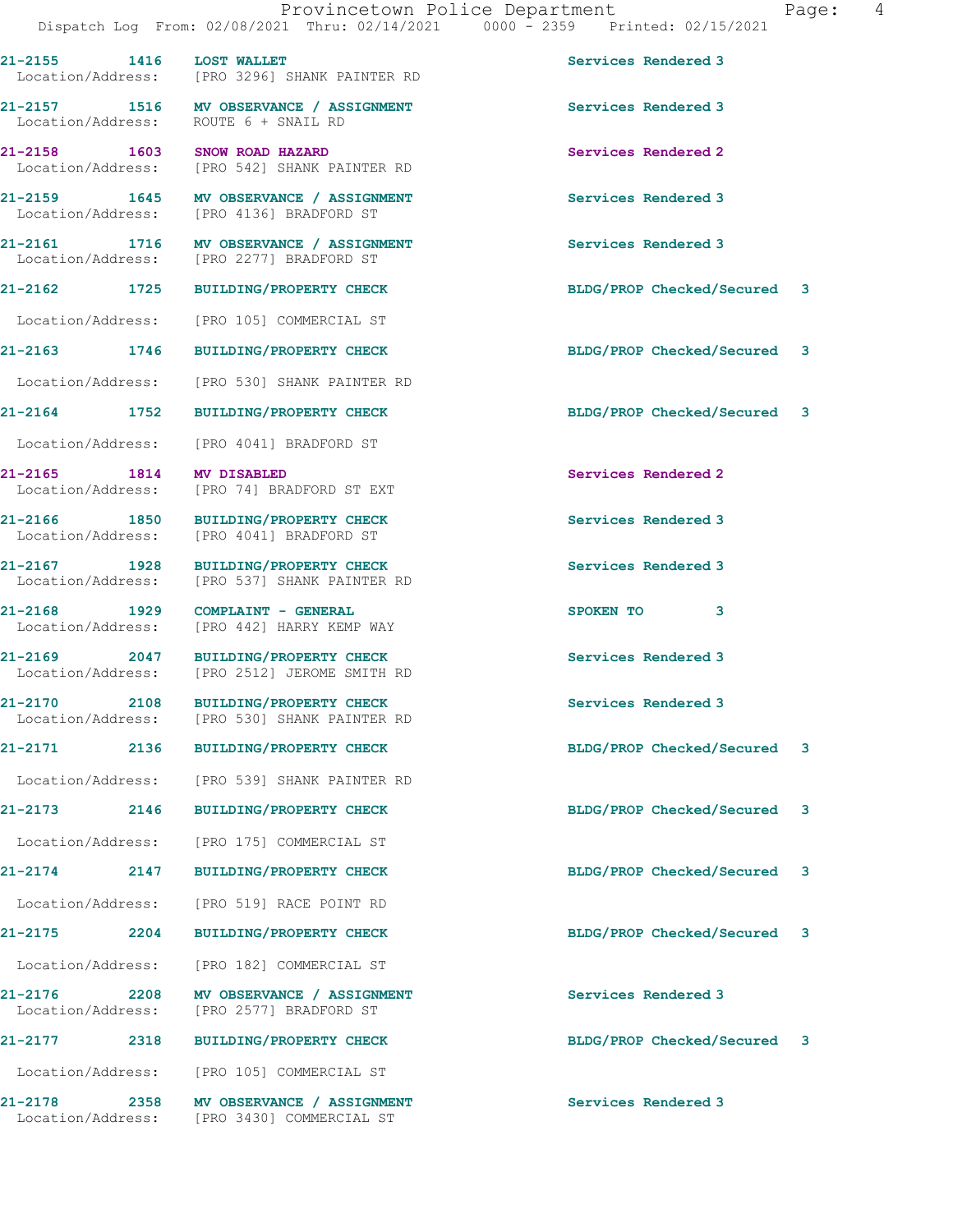|                           |      | For Date: $02/10/2021$ - Wednesday                                                    |                             |              |
|---------------------------|------|---------------------------------------------------------------------------------------|-----------------------------|--------------|
|                           |      | 21-2179 0008 BUILDING/PROPERTY CHECK<br>Location/Address: [PRO 3259] MACMILLAN WHARF  | Services Rendered 3         |              |
|                           |      | 21-2180 0025 MV OBSERVANCE / ASSIGNMENT<br>Location/Address: ROUTE 6 + CONWELL ST     | Services Rendered 3         |              |
|                           |      | 21-2181 0028 BUILDING/PROPERTY CHECK                                                  | BLDG/PROP Checked/Secured 3 |              |
|                           |      | Location/Address: [PRO 1493] UPPER MILLER HILL RD                                     |                             |              |
| 21-2182 0034              |      | SUSPICIOUS ACTIVITY                                                                   | No Action Required          | $\mathbf{2}$ |
|                           |      | Location/Address: [PRO 1493] UPPER MILLER HILL RD                                     |                             |              |
| 21-2183 0115              |      | BUILDING/PROPERTY CHECK                                                               | BLDG/PROP Checked/Secured 3 |              |
|                           |      | Location/Address: [PRO 1638] COMMERCIAL ST                                            |                             |              |
|                           |      | 21-2184 0136 MV OBSERVANCE / ASSIGNMENT<br>Location/Address: BRADFORD ST + CONWELL ST | Services Rendered 3         |              |
|                           |      | 21-2185 0144 MV OBSERVANCE / ASSIGNMENT<br>Location/Address: [PRO 3440] ROUTE 6       | Services Rendered 3         |              |
|                           |      | 21-2186 0234 BUILDING/PROPERTY CHECK<br>Location/Address: [PRO 2977] COMMERCIAL ST    | Services Rendered 3         |              |
| 21-2187 0303              |      | <b>BUILDING/PROPERTY CHECK</b>                                                        | BLDG/PROP Checked/Secured 3 |              |
|                           |      | Location/Address: [PRO 4160] BRADFORD ST                                              |                             |              |
|                           |      | 21-2188 0510 BUILDING/PROPERTY CHECK<br>Location/Address: [PRO 2512] JEROME SMITH RD  | Services Rendered 3         |              |
|                           |      | 21-2189 0539 MV OBSERVANCE / ASSIGNMENT<br>Location/Address: COMMERCIAL ST + SNAIL RD | Services Rendered 3         |              |
| 21-2190 0552 GENERAL INFO |      | Location/Address: [PRO 1394] MAYFLOWER AVE                                            | Services Rendered 3         |              |
|                           |      | 21-2191 0555 BUILDING/PROPERTY CHECK<br>Location/Address: [PRO 2540] RACE POINT RD    | Services Rendered 3         |              |
|                           |      | 21-2192 0619 BUILDING/PROPERTY CHECK                                                  | BLDG/PROP Checked/Secured 3 |              |
|                           |      | Location/Address: [PRO 530] SHANK PAINTER RD                                          |                             |              |
|                           |      | 21-2193 0741 MV OBSERVANCE / ASSIGNMENT<br>Location/Address: [PRO 3440] ROUTE 6       | Services Rendered 3         |              |
|                           |      | 21-2194 0750 BUILDING/PROPERTY CHECK<br>Location/Address: [PRO 3259] MACMILLAN WHARF  | Services Rendered 3         |              |
|                           |      | 21-2195 0810 BUILDING/PROPERTY CHECK                                                  | BLDG/PROP Checked/Secured 3 |              |
|                           |      | Location/Address: [PRO 3430] COMMERCIAL ST                                            |                             |              |
|                           |      | 21-2197 0827 HARASSMENT / THREATS<br>Location/Address: [PRO 542] SHANK PAINTER RD     | Services Rendered 2         |              |
| 21-2196                   |      | 0830 BUILDING/PROPERTY CHECK<br>Location/Address: [PRO 94] BRADFORD ST                | Services Rendered 3         |              |
| 21-2199                   | 0948 | <b>BUILDING/PROPERTY CHECK</b>                                                        | BLDG/PROP Checked/Secured 3 |              |
|                           |      | Location/Address: [PRO 2500] COMMERCIAL ST                                            |                             |              |
| 21-2200                   |      | 0951 MV OBSERVANCE / ASSIGNMENT                                                       | Services Rendered 3         |              |
|                           |      |                                                                                       |                             |              |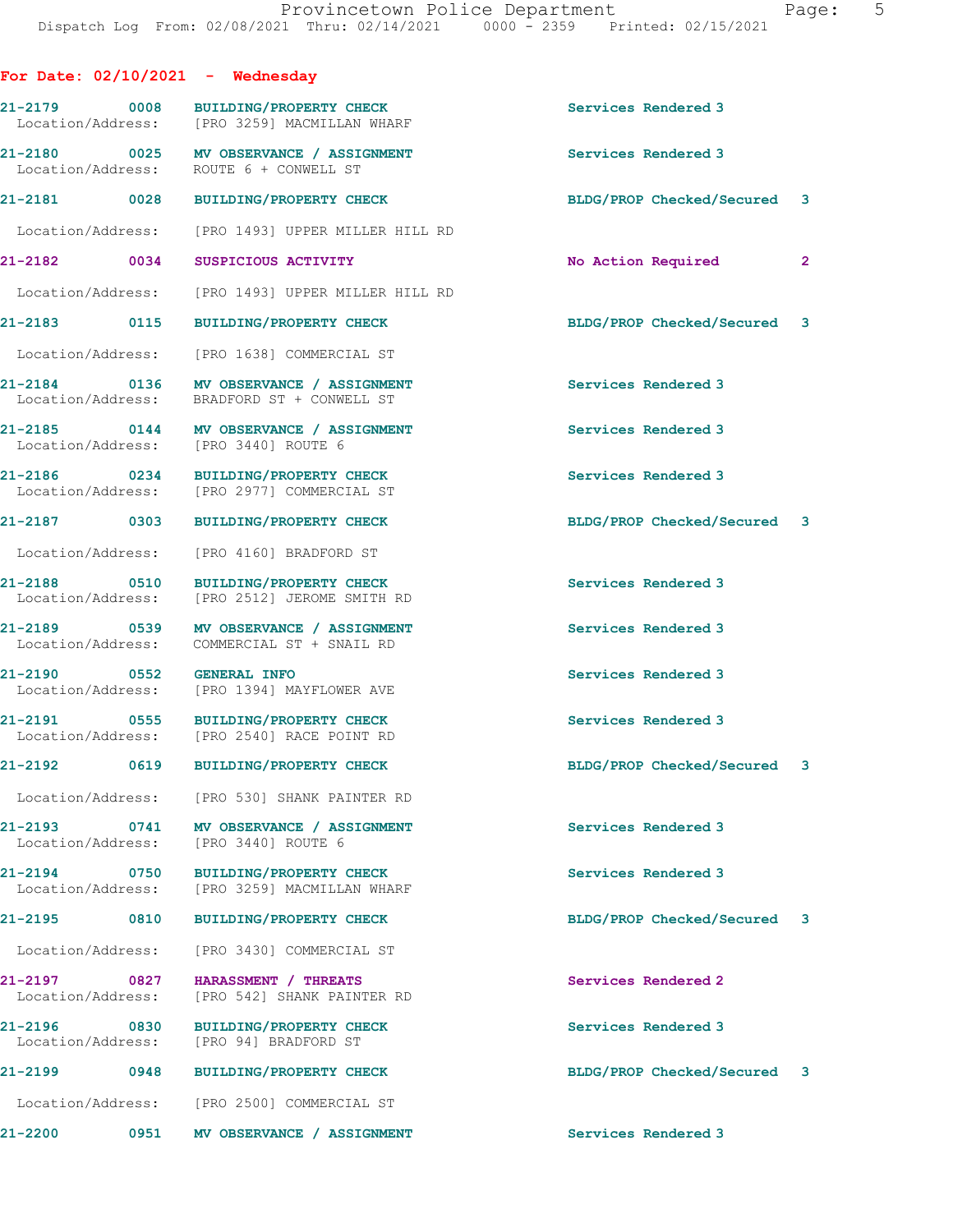|                           | Provincetown Police Department<br>Dispatch Log From: 02/08/2021 Thru: 02/14/2021 0000 - 2359 Printed: 02/15/2021 |                                  | 6<br>Page: |
|---------------------------|------------------------------------------------------------------------------------------------------------------|----------------------------------|------------|
|                           | Location/Address: [PRO 94] BRADFORD ST                                                                           |                                  |            |
| 21-2202 1005 HAZARDS      |                                                                                                                  | Referred to Other Agency 2       |            |
|                           | Location/Address: [PRO 2479] ROUTE 6                                                                             |                                  |            |
| 21-2203 1025 MV STOP      | Location/Address: SHANK PAINTER RD + ROUTE 6                                                                     | <b>VERBAL WARNING 3</b>          |            |
|                           | 21-2204 1034 BANK ALARM PROTOCOL<br>Location/Address: [PRO 4041] BRADFORD ST                                     | Services Rendered 3              |            |
|                           | 21-2205 1047 MV OBSERVANCE / ASSIGNMENT<br>Location/Address: ROUTE 6 + SNAIL RD                                  | Services Rendered 3              |            |
|                           | 21-2207 1106 BUILDING/PROPERTY CHECK                                                                             | BLDG/PROP Checked/Secured 3      |            |
|                           | Location/Address: [PRO 385] COMMERCIAL ST                                                                        |                                  |            |
| 21-2208 1114 MV STOP      |                                                                                                                  | Citation / Warning Issued 3      |            |
|                           | Location/Address: HENSCHE LN + CONWELL ST                                                                        |                                  |            |
|                           | 21-2209 1133 COA LUNCHEON<br>Location/Address: [PRO 488] MAYFLOWER ST                                            | Services Rendered 3              |            |
|                           | 21-2210 1142 MEDICAL EMERGENCY<br>Location/Address: [PRO 3448] BRADFORD ST                                       | PATIENT REFUSAL 1                |            |
| 21-2211 1224 MV COMPLAINT | Location/Address: [PRO 2500] COMMERCIAL ST                                                                       | <b>Unfounded</b><br>$\mathbf{2}$ |            |
|                           | 21-2212 1225 ALARM - GENERAL<br>Location/Address: [PRO 957] HOWLAND ST                                           | Services Rendered 1              |            |
| 21-2213 1325 MV STOP      |                                                                                                                  | Citation / Warning Issued 3      |            |
|                           | Location/Address: [PRO 413] CONWELL ST                                                                           |                                  |            |
|                           | 21-2215 1425 MEDICAL EMERGENCY<br>Location/Address: [PRO 781] CAPTAIN BERTIES WAY                                | Services Rendered 1              |            |
|                           | 21-2217 1542 BUILDING/PROPERTY CHECK<br>Location/Address: [PRO 105] COMMERCIAL ST                                | Services Rendered 3              |            |
| 21-2218 1557 ANIMAL CALL  | Location/Address: [PRO 3440] ROUTE 6                                                                             | Services Rendered 2              |            |
|                           | 21-2220 1720 BUILDING/PROPERTY CHECK<br>Location/Address: [PRO 2483] COMMERCIAL ST                               | Services Rendered 3              |            |
|                           | 21-2221 1734 MV OBSERVANCE / ASSIGNMENT<br>Location/Address: [PRO 3430] COMMERCIAL ST                            | Services Rendered 3              |            |
|                           | 21-2222 1747 MV OBSERVANCE / ASSIGNMENT<br>Location/Address: SHANK PAINTER RD + PROVINCE RD                      | Services Rendered 3              |            |
|                           | 21-2223 1901 MV OBSERVANCE / ASSIGNMENT<br>Location/Address: [PRO 3440] ROUTE 6                                  | Services Rendered 3              |            |
| Location/Address:         | 21-2224 1902 MV OBSERVANCE / ASSIGNMENT<br>BRADFORD ST + RYDER ST                                                | Services Rendered 3              |            |
| 21-2225 1927 MV STOP      | Location/Address: [PRO 3296] SHANK PAINTER RD                                                                    | VERBAL WARNING 3                 |            |
|                           | 21-2226 1938 BUILDING/PROPERTY CHECK<br>Location/Address: [PRO 2494] BRADFORD ST                                 | Services Rendered 3              |            |
|                           | 21-2227 1949 MV OBSERVANCE / ASSIGNMENT<br>Location/Address: CEMETERY RD + WAREHAM ST                            | Services Rendered 3              |            |
|                           |                                                                                                                  |                                  |            |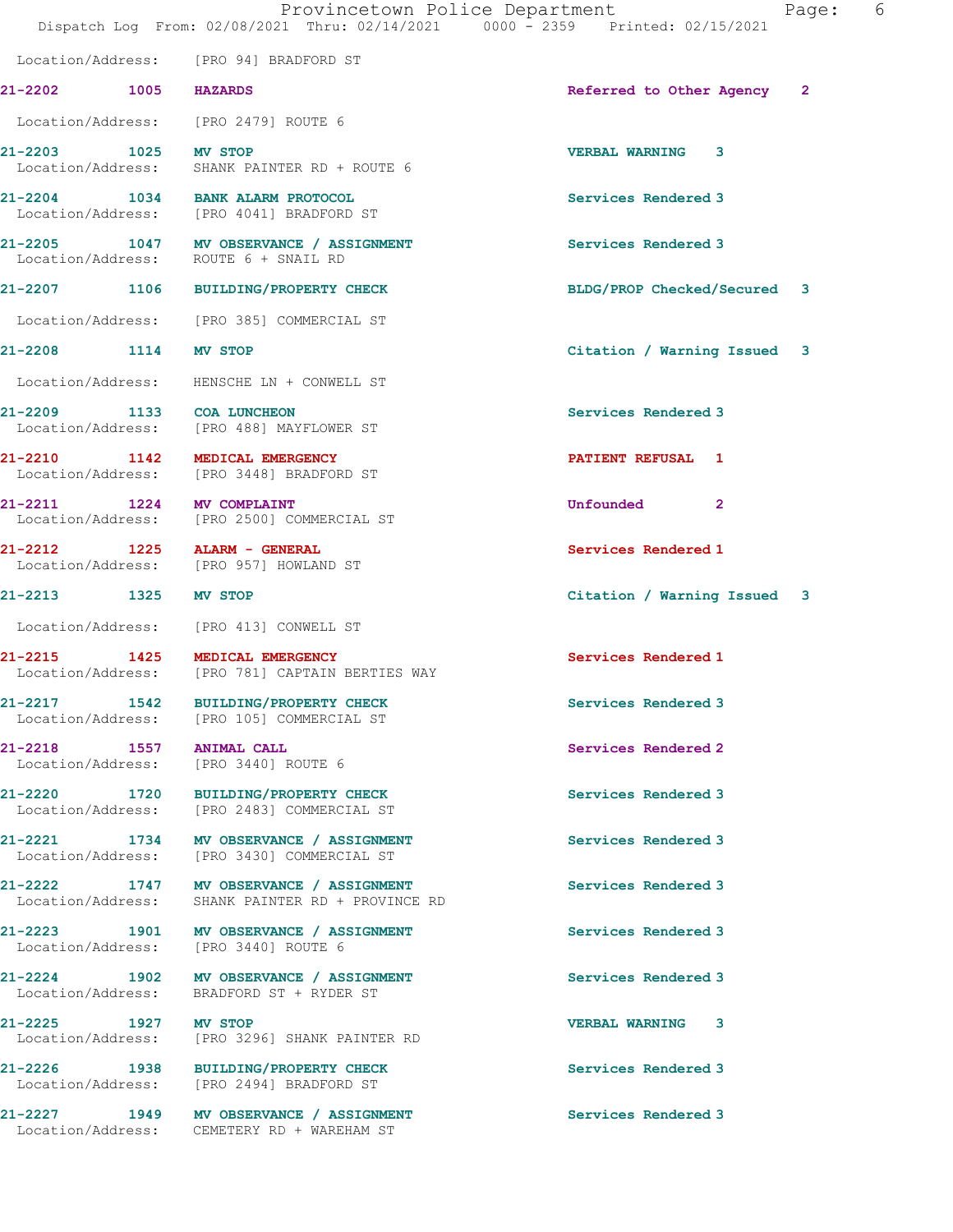**21-2228 2048 BUILDING/PROPERTY CHECK BLDG/PROP Checked/Secured 3**

Location/Address: [PRO 4160] BRADFORD ST

| Page |  |
|------|--|
|------|--|

**21-2229 2100 MV OBSERVANCE / ASSIGNMENT Services Rendered 3**  Location/Address: BRADFORD ST + HOWLAND ST **21-2230 2100 BUILDING/PROPERTY CHECK Services Rendered 3**  Location/Address: [PRO 530] SHANK PAINTER RD **21-2231 2105 BUILDING/PROPERTY CHECK Services Rendered 3**  Location/Address: [PRO 1493] UPPER MILLER HILL RD **21-2232 2211 BUILDING/PROPERTY CHECK Services Rendered 3**  Location/Address: [PRO 526] RYDER ST EXT **21-2233 2217 BUILDING/PROPERTY CHECK Services Rendered 3**  Location/Address: [PRO 2499] RACE POINT RD **21-2234 2223 BUILDING/PROPERTY CHECK Services Rendered 3**  Location/Address: [PRO 4041] BRADFORD ST **21-2235 2227 BUILDING/PROPERTY CHECK Services Rendered 3**  [PRO 3296] SHANK PAINTER RD 21-2236 2305 BUILDING/PROPERTY CHECK **2305** Services Rendered 3<br>
Location/Address: [PRO 526] RYDER ST EXT Location/Address: [PRO 526] RYDER ST EXT **21-2237 2324 BUILDING/PROPERTY CHECK BLDG/PROP Checked/Secured 3** Location/Address: [PRO 512] PRINCE ST **For Date: 02/11/2021 - Thursday 21-2238 0002 MV OBSERVANCE / ASSIGNMENT Services Rendered 3**  Location/Address: CONWELL ST + ROUTE 6 **21-2240 0005 BUILDING/PROPERTY CHECK Services Rendered 3**  Location/Address: [PRO 3259] MACMILLAN WHARF **21-2241 0026 MV OBSERVANCE / ASSIGNMENT Services Rendered 3**  Location/Address: BRADFORD ST + RYDER ST **21-2242 0119 BUILDING/PROPERTY CHECK BLDG/PROP Checked/Secured 3** Location/Address: [PRO 1778] SHANK PAINTER RD **21-2243 0129 BUILDING/PROPERTY CHECK BLDG/PROP Checked/Secured 3** Location/Address: [PRO 1638] COMMERCIAL ST **21-2244 0156 MV OBSERVANCE / ASSIGNMENT Services Rendered 3**  Location/Address: ROUTE 6 + SHANK PAINTER RD **21-2245 0206 BUILDING/PROPERTY CHECK BLDG/PROP Checked/Secured 3** Location/Address: [PRO 4160] BRADFORD ST **21-2246 0246 BUILDING/PROPERTY CHECK BLDG/PROP Checked/Secured 3** Location/Address: [PRO 4160] BRADFORD ST **21-2247 0259 MV STOP VERBAL WARNING 3**  Location/Address: CENTER ST + BRADFORD ST

**21-2248 0519 MV OBSERVANCE / ASSIGNMENT Services Rendered 3**  Location/Address: [PRO 521] ROUTE 6

**21-2249 0534 MV OBSERVANCE / ASSIGNMENT Services Rendered 3**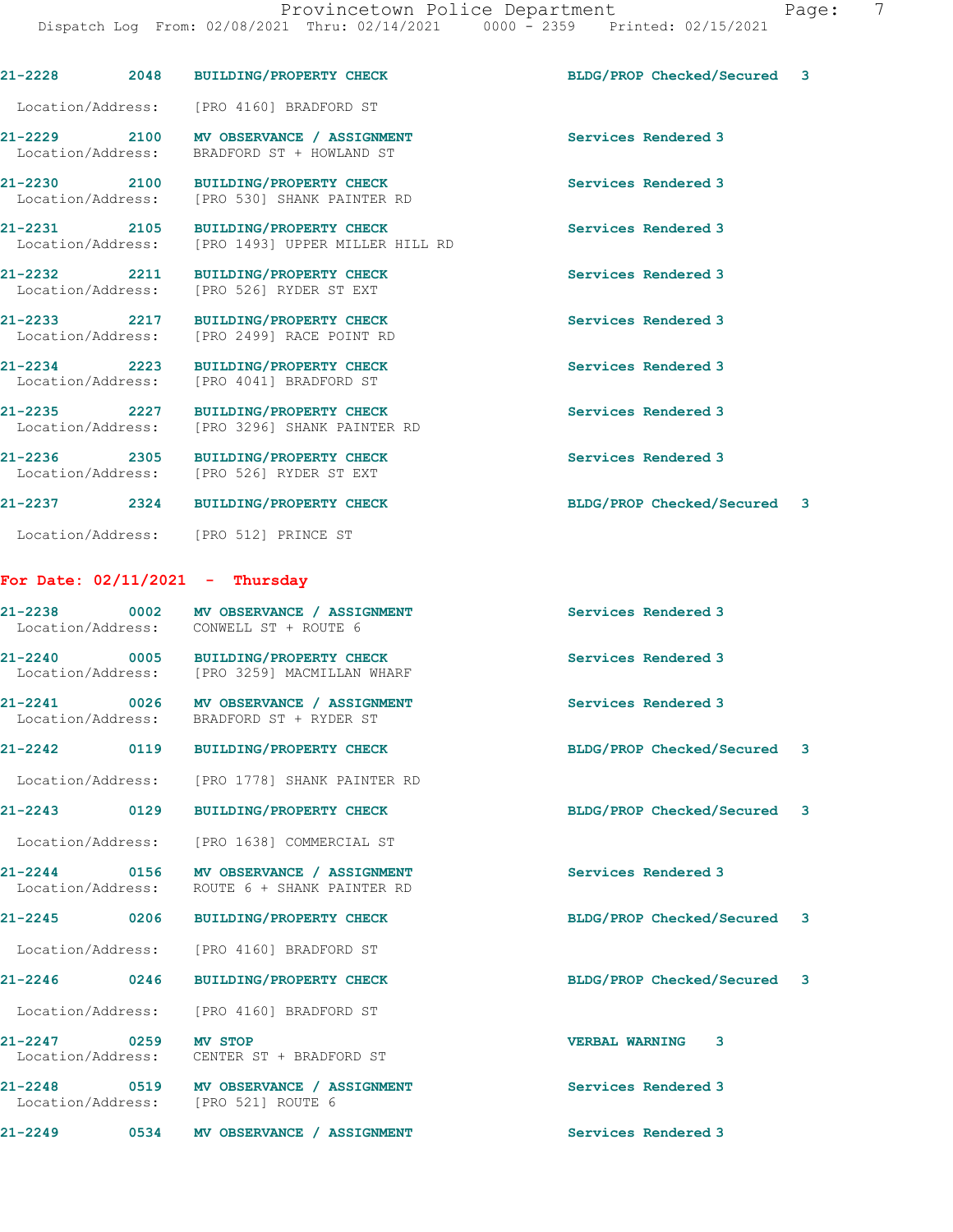|                          |                  | Provincetown Police Department<br>Dispatch Log From: 02/08/2021 Thru: 02/14/2021 0000 - 2359 Printed: 02/15/2021 |                             | - 8<br>Page: |
|--------------------------|------------------|------------------------------------------------------------------------------------------------------------------|-----------------------------|--------------|
|                          |                  | Location/Address: COMMERCIAL ST + SNAIL RD                                                                       |                             |              |
|                          |                  | 21-2250 0731 MV OBSERVANCE / ASSIGNMENT<br>Location/Address: [PRO 3672] RACE POINT RD                            | Services Rendered 3         |              |
|                          |                  | 21-2251 0739 BUILDING/PROPERTY CHECK<br>Location/Address: [PRO 2483] COMMERCIAL ST                               | Services Rendered 3         |              |
| 21-2252 0743 MV STOP     |                  | Location/Address: PROVINCELANDS RD + BRADFORD ST EXT                                                             | <b>VERBAL WARNING</b><br>3  |              |
| 21-2253 0757 MV STOP     |                  | Location/Address: ROUTE 6 + SNAIL RD                                                                             | VERBAL WARNING 3            |              |
|                          |                  | 21-2255 0810 BUILDING/PROPERTY CHECK                                                                             | BLDG/PROP Checked/Secured 3 |              |
|                          |                  | Location/Address: [PRO 517] RACE POINT RD                                                                        |                             |              |
|                          |                  | 21-2254 0816 BUILDING/PROPERTY CHECK                                                                             | BLDG/PROP Checked/Secured 3 |              |
|                          |                  | Location/Address: [PRO 3259] MACMILLAN WHARF                                                                     |                             |              |
|                          |                  | 21-2256 0908 HARASSMENT / THREATS<br>Location/Address: [PRO 542] SHANK PAINTER RD                                | Services Rendered 2         |              |
| 21-2257 0915 ANIMAL CALL |                  | Location/Address: BRADFORD ST + ALLERTON ST                                                                      | Services Rendered 2         |              |
|                          |                  | 21-2259 1048 BUILDING/PROPERTY CHECK                                                                             | BLDG/PROP Checked/Secured 3 |              |
|                          |                  | Location/Address: [PRO 447] JEROME SMITH RD                                                                      |                             |              |
| 21-2260                  |                  | 1103 FOLLOW UP<br>Location/Address: [PRO 1542] COMMERCIAL ST                                                     | Could Not Locate 2          |              |
|                          |                  | 21-2261 1107 SERVICE CALL - POLICE<br>Location/Address: [PRO 569] WINSLOW ST                                     | Services Rendered 3         |              |
|                          |                  | 21-2262 1150 HARASSMENT / THREATS<br>Location/Address: [PRO 537] SHANK PAINTER RD<br>Refer To Arrest: 21-9-AR    | Arrest(s) Made 2            | $\mathbf{2}$ |
| $21 - 2263$              | 1304             | MEDICAL EMERGENCY                                                                                                | Transported to Hospital     | 1            |
|                          |                  | Location/Address: [PRO 4136] BRADFORD ST                                                                         |                             |              |
| 21-2264                  | 1311             | <b>SERVE WARRANT</b><br>Location/Address: [PRO 988] MECHANIC ST<br>Refer To Arrest: 21-10-AR                     | Arrest(s) Made 3            |              |
| $21 - 2265$              | 1425             | MEDICAL EMERGENCY                                                                                                | Transported to Hospital     | 1            |
|                          |                  | Location/Address: [PRO 322] COMMERCIAL ST                                                                        |                             |              |
| 21-2266                  |                  | 1436 ESCORT / TRANSPORT                                                                                          | <b>Transferred Custody</b>  | 3            |
| Location/Address:        | Refer To Arrest: | [ORL 1] ROCK HARBOR RD<br>Refer To Arrest: 21-10-AR<br>$21 - 9 - AR$                                             |                             |              |
| $21 - 2269$              | 1616             | MV OBSERVANCE / ASSIGNMENT<br>Location/Address: PROVINCELANDS RD + BRADFORD ST EXT                               | Services Rendered 3         |              |
| 21-2270                  | 1632             | <b>HAZARDS</b>                                                                                                   | Referred to Other Agency    | $\mathbf{2}$ |
|                          |                  | Location/Address: [PRO 346] COMMERCIAL ST                                                                        |                             |              |
| 21-2271                  | 1700             | <b>BUILDING/PROPERTY CHECK</b>                                                                                   | BLDG/PROP Checked/Secured   | 3            |
|                          |                  | Location/Address: [PRO 519] RACE POINT RD                                                                        |                             |              |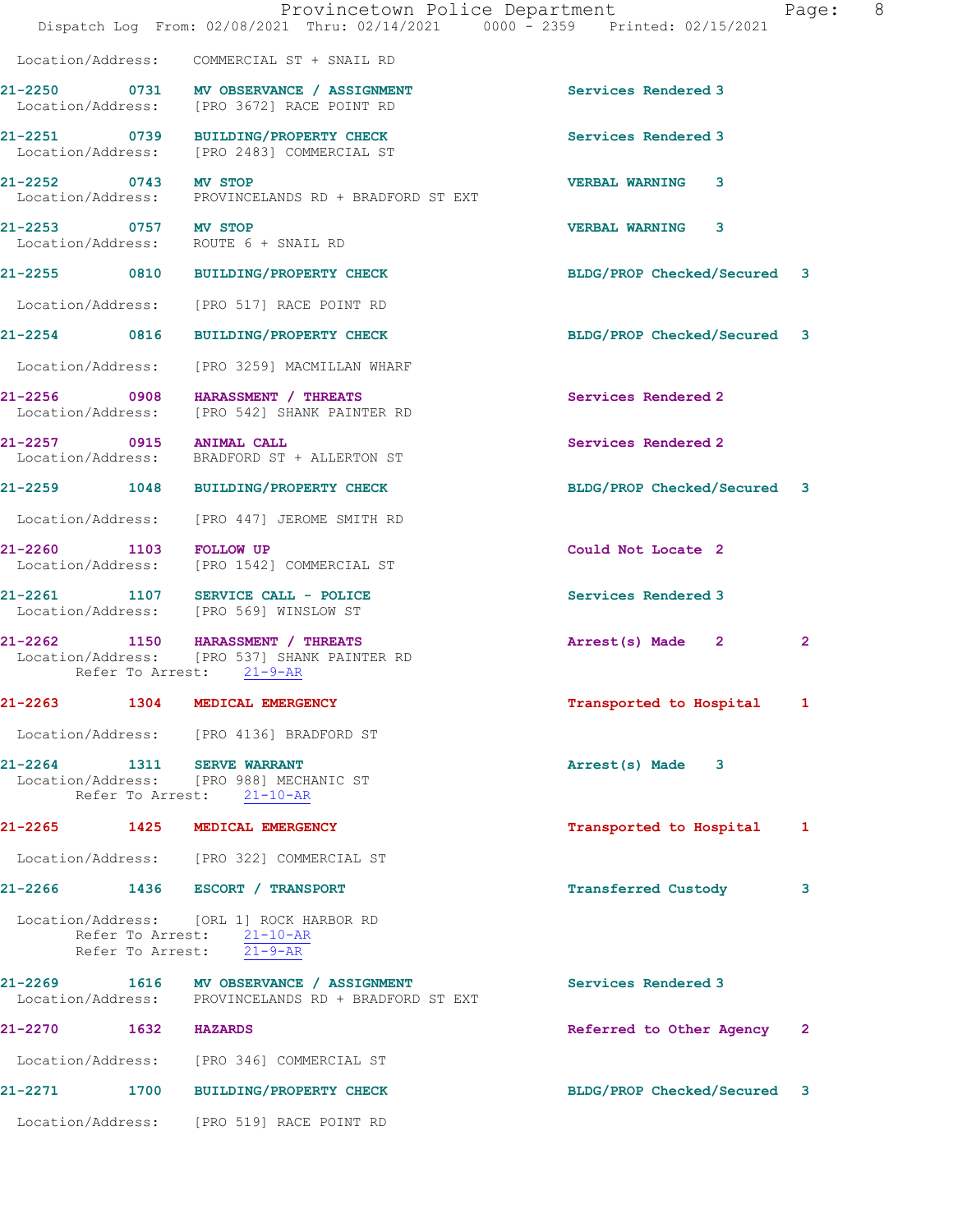|                                   |      | Provincetown Police Department<br>Dispatch Log From: 02/08/2021 Thru: 02/14/2021 0000 - 2359 Printed: 02/15/2021 |                             | - 9<br>Page: |
|-----------------------------------|------|------------------------------------------------------------------------------------------------------------------|-----------------------------|--------------|
|                                   |      | 21-2272 1739 MV OBSERVANCE / ASSIGNMENT                                                                          | Citation / Warning Issued 3 |              |
|                                   |      | Location/Address: [PRO 3359] HARRY KEMP WAY                                                                      |                             |              |
| 21-2273 1744 MV STOP              |      | Location/Address: ROUTE 6 + HOWLAND ST                                                                           | VERBAL WARNING 3            |              |
|                                   |      | 21-2274 1754 MV OBSERVANCE / ASSIGNMENT                                                                          | No Action Required          | 3            |
|                                   |      | Location/Address: [PRO 2577] BRADFORD ST                                                                         |                             |              |
| 21-2275 1757 MV STOP              |      |                                                                                                                  | Citation / Warning Issued 3 |              |
|                                   |      | Location/Address: ROUTE 6 + CONWELL ST                                                                           |                             |              |
| 21-2276 1813 MV STOP              |      | Location/Address: [PRO 440] HARRY KEMP WAY                                                                       | <b>VERBAL WARNING 3</b>     |              |
|                                   |      | 21-2277 1818 MV OBSERVANCE / ASSIGNMENT<br>Location/Address: [PRO 2577] BRADFORD ST                              | Services Rendered 3         |              |
|                                   |      | 21-2278 1828 BUILDING/PROPERTY CHECK<br>Location/Address: [PRO 94] BRADFORD ST                                   | Services Rendered 3         |              |
| 21-2279 1837 TRESPASS             |      | Location/Address: [PRO 242] COMMERCIAL ST                                                                        | Services Rendered 2         |              |
| 21-2280 1841 MV STOP              |      | Location/Address: BRADFORD ST + KENDALL LN                                                                       | <b>VERBAL WARNING 3</b>     |              |
|                                   |      | 21-2281 1916 BUILDING/PROPERTY CHECK<br>Location/Address: [PRO 3430] COMMERCIAL ST                               | Services Rendered 3         |              |
|                                   |      | 21-2283 1958 MEDICAL EMERGENCY                                                                                   | Transported to Hospital 1   |              |
|                                   |      | Location/Address: [PRO 3461] COMMERCIAL ST                                                                       |                             |              |
|                                   |      | 21-2284 2045 PROPERTY DAMAGE<br>Location/Address: [PRO 542] SHANK PAINTER RD                                     | Services Rendered 3         |              |
|                                   |      | 21-2285 2122 BUILDING/PROPERTY CHECK                                                                             | BLDG/PROP Checked/Secured 3 |              |
| Location/Address:                 |      | [PRO 4041] BRADFORD ST                                                                                           |                             |              |
|                                   |      | 21-2286 2125 MEDICAL EMERGENCY                                                                                   | Transported to Hospital     | 1            |
| Location/Address:                 |      | ATLANTIC AVE                                                                                                     |                             |              |
| 21-2287                           | 2137 | <b>BUILDING/PROPERTY CHECK</b>                                                                                   | BLDG/PROP Checked/Secured 3 |              |
| Location/Address:                 |      | [PRO 530] SHANK PAINTER RD                                                                                       |                             |              |
| 21-2290 2215                      |      | <b>BUILDING/PROPERTY CHECK</b>                                                                                   | BLDG/PROP Checked/Secured   | 3            |
| Location/Address:                 |      | [PRO 182] COMMERCIAL ST                                                                                          |                             |              |
| 21-2291 2216<br>Location/Address: |      | <b>BUILDING/PROPERTY CHECK</b><br>[PRO 537] SHANK PAINTER RD                                                     | Services Rendered 3         |              |
| 21-2292 2259                      |      | MEDICAL EMERGENCY<br>Location/Address: [PRO 1463] COMMERCIAL ST                                                  | <b>PATIENT REFUSAL 1</b>    |              |
| 21-2293 2311                      |      | <b>BUILDING/PROPERTY CHECK</b>                                                                                   | BLDG/PROP Checked/Secured 3 |              |
| Location/Address:                 |      | [PRO 569] WINSLOW ST                                                                                             |                             |              |

## **For Date: 02/12/2021 - Friday**

| $21 - 2294$       | 0003 | <b>BUILDING/PROPERTY CHECK</b> | Services Rendered 3 |
|-------------------|------|--------------------------------|---------------------|
| Location/Address: |      | [PRO 3259] MACMILLAN WHARF     |                     |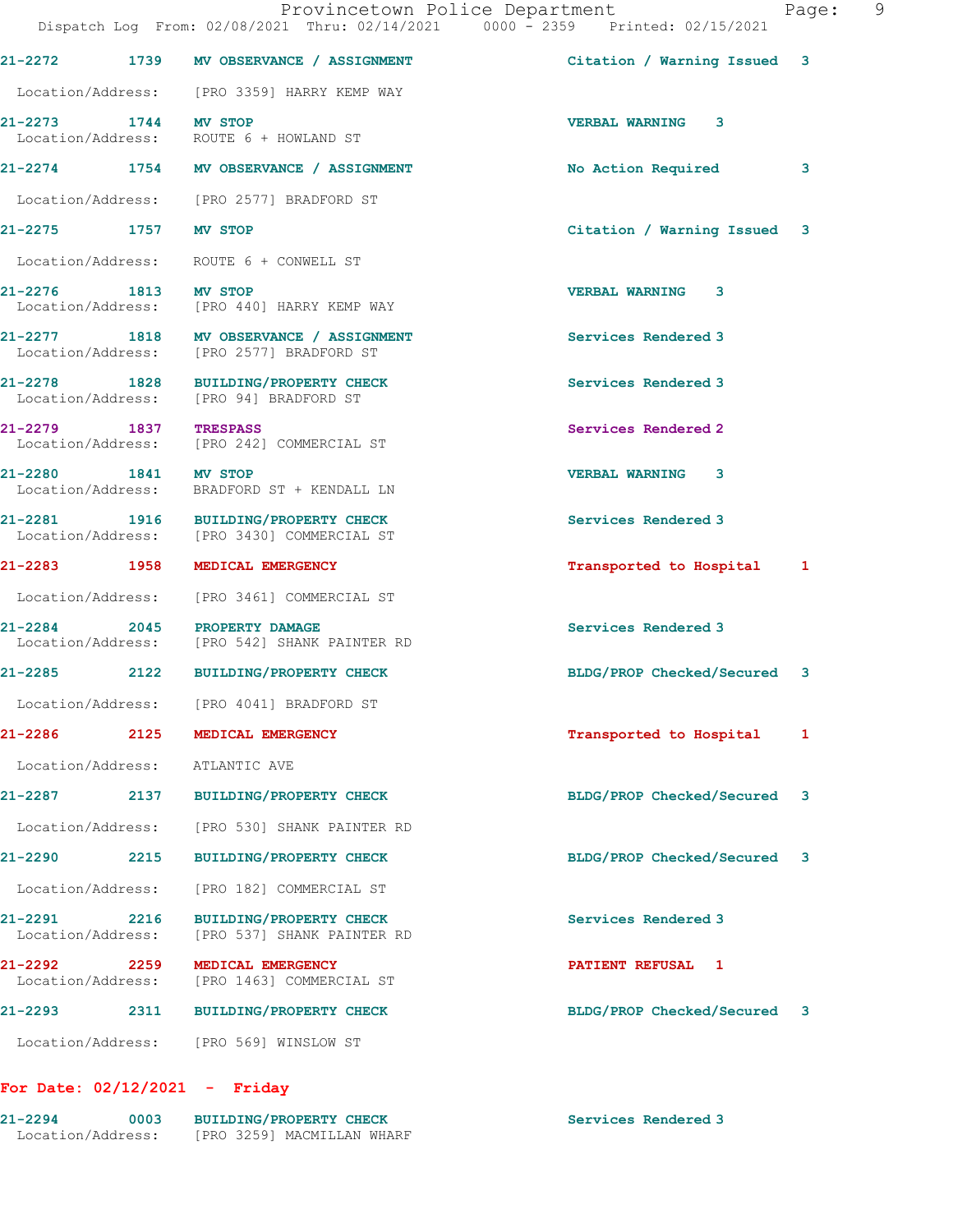**21-2295 0010 MV OBSERVANCE / ASSIGNMENT Services Rendered 3**  Location/Address: BRADFORD ST + RYDER ST **21-2296 0050 BUILDING/PROPERTY CHECK BLDG/PROP Checked/Secured 3** Location/Address: [PRO 4160] BRADFORD ST **21-2297 0105 MV OBSERVANCE / ASSIGNMENT Services Rendered 3**  Location/Address: ROUTE 6 + SNAIL RD **21-2298 0132 BUILDING/PROPERTY CHECK BLDG/PROP Checked/Secured 3** Location/Address: [PRO 530] SHANK PAINTER RD **21-2299 0211 MV OBSERVANCE / ASSIGNMENT Services Rendered 3**  Location/Address: SHANK PAINTER RD + JEROME SMITH RD **21-2300 0245 BUILDING/PROPERTY CHECK Services Rendered 3**  Location/Address: [PRO 526] RYDER ST EXT **21-2301 0504 BUILDING/PROPERTY CHECK Services Rendered 3**  Location/Address: [PRO 2898] JEROME SMITH RD 21-2302 0506 BUILDING/PROPERTY CHECK Services Rendered 3<br>
Location/Address: [PRO 2977] COMMERCIAL ST [PRO 2977] COMMERCIAL ST **21-2303 0531 MV OBSERVANCE / ASSIGNMENT Services Rendered 3**  Location/Address: [PRO 1892] SHANK PAINTER RD **21-2304 0543 BUILDING/PROPERTY CHECK Services Rendered 3**  Location/Address: [PRO 2490] PROVINCELANDS RD **21-2305 0725 MEDICAL EMERGENCY PATIENT REFUSAL 1**  [PRO 3801] COMMERCIAL ST **21-2307 0827 MEDICAL EMERGENCY Transported to Hospital 1** Location/Address: [PRO 781] CAPTAIN BERTIES WAY **21-2308 0850 BUILDING/PROPERTY CHECK BLDG/PROP Checked/Secured 3** Location/Address: [PRO 2483] COMMERCIAL ST **21-2310 1123 MV COMPLAINT Could Not Locate 2**  Location/Address: BRADFORD ST + COMMERCIAL ST **21-2311 1126 SERVICE CALL - POLICE Services Rendered 3**  Location/Address: [PRO 105] COMMERCIAL ST **21-2312 1145 PROPERTY DAMAGE Services Rendered 3**  Location/Address: COOK ST + COMMERCIAL ST **21-2335 1146 SERVE PROTECTION ORDER Could Not Locate 2**  Location/Address: [PRO 542] SHANK PAINTER RD **21-2314 1234 FOLLOW UP Services Rendered 2**  Location/Address: [PRO 537] SHANK PAINTER RD **21-2316 1420 MEDICAL EMERGENCY PATIENT REFUSAL 1**  Location/Address: [PRO 632] COMMERCIAL ST **21-2317 1542 MV STOP VERBAL WARNING 3**  COMMERCIAL ST + SNAIL RD **21-2318 1552 SUSPICIOUS ACTIVITY No Action Required 2** Location/Address: [PRO 523] COMMERCIAL ST **21-2319 1553 MV STOP VERBAL WARNING 3**  Location/Address: COMMERCIAL ST + SNAIL RD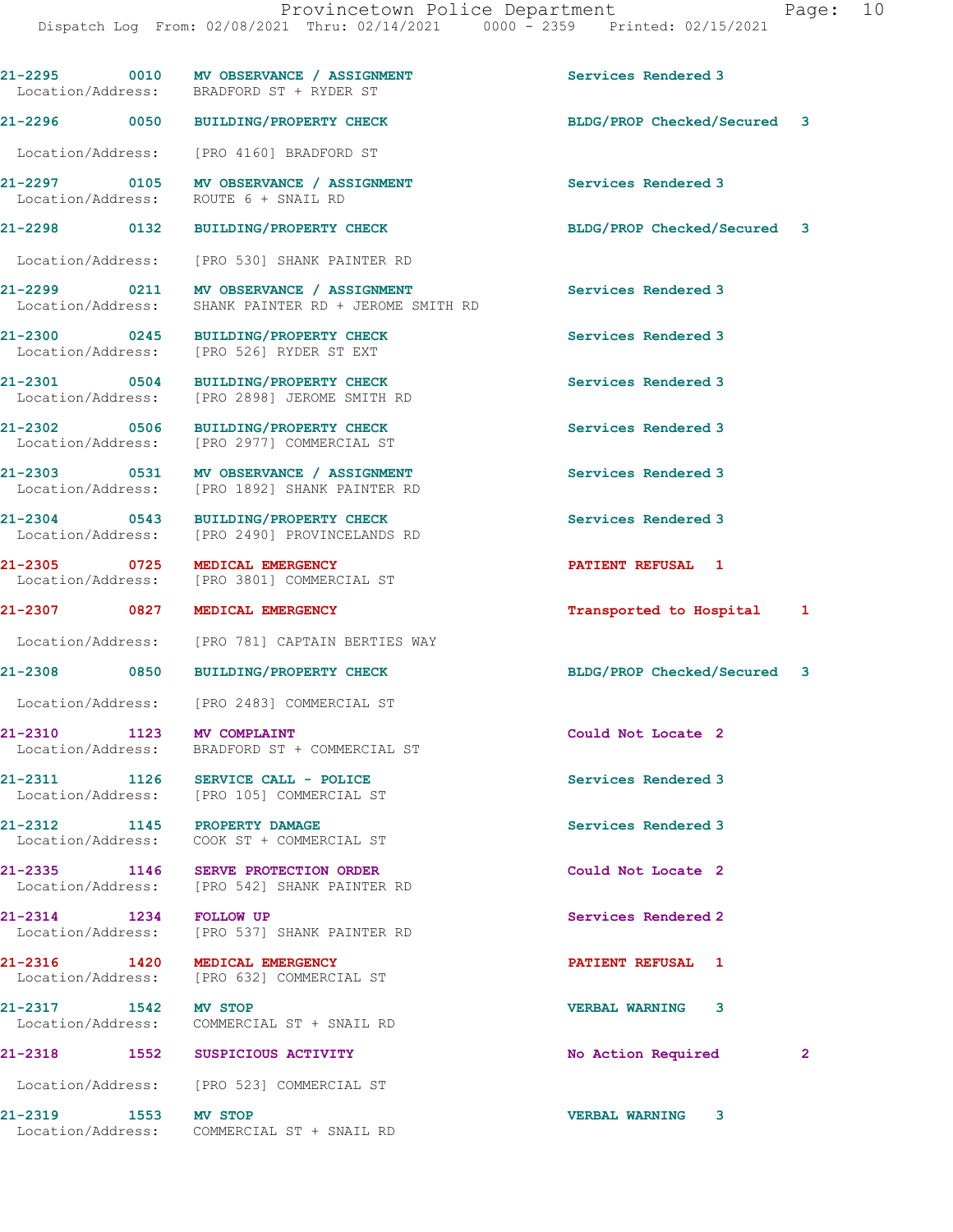| ⌒<br>ac: |  |
|----------|--|
|          |  |

| 21-2320                      | 1637 MV OBSERVANCE / ASSIGNMENT<br>Location/Address: [PRO 4136] BRADFORD ST              | Services Rendered 3         |   |
|------------------------------|------------------------------------------------------------------------------------------|-----------------------------|---|
|                              | 21-2321 1729 BUILDING/PROPERTY CHECK<br>Location/Address: [PRO 2540] RACE POINT RD       | Services Rendered 3         |   |
|                              | 21-2322 1812 MV OBSERVANCE / ASSIGNMENT                                                  | No Action Required          | 3 |
|                              | Location/Address: [PRO 2577] BRADFORD ST                                                 |                             |   |
| 21-2323 1853                 | <b>BUILDING/PROPERTY CHECK</b>                                                           | BLDG/PROP Checked/Secured 3 |   |
|                              | Location/Address: [PRO 530] SHANK PAINTER RD                                             |                             |   |
|                              | 21-2324 1903 BUILDING/PROPERTY CHECK                                                     | BLDG/PROP Checked/Secured 3 |   |
|                              | Location/Address: [PRO 4041] BRADFORD ST                                                 |                             |   |
| 21-2325<br>Location/Address: | 1931 MV STOP<br>BRADFORD ST + HOWLAND ST                                                 | <b>VERBAL WARNING 3</b>     |   |
|                              | 21-2326 1935 MEDICAL EMERGENCY<br>Location/Address: [PRO 542] SHANK PAINTER RD           | PATIENT REFUSAL 1           |   |
|                              | 21-2328 2028 BUILDING/PROPERTY CHECK                                                     | BLDG/PROP Checked/Secured 3 |   |
|                              | Location/Address: [PRO 1638] COMMERCIAL ST                                               |                             |   |
|                              | 21-2329 2107 BUILDING/PROPERTY CHECK                                                     | BLDG/PROP Checked/Secured 3 |   |
|                              | Location/Address: [PRO 440] HARRY KEMP WAY                                               |                             |   |
|                              | 21-2331 2127 MV OBSERVANCE / ASSIGNMENT<br>Location/Address: [PRO 1892] SHANK PAINTER RD | Services Rendered 3         |   |
| 21–2332 2129                 | <b>BUILDING/PROPERTY CHECK</b>                                                           | BLDG/PROP Checked/Secured 3 |   |
|                              | Location/Address: [PRO 175] COMMERCIAL ST                                                |                             |   |
| 21-2333 2204                 | <b>BUILDING/PROPERTY CHECK</b>                                                           | BLDG/PROP Checked/Secured 3 |   |
|                              | Location/Address: [PRO 182] COMMERCIAL ST                                                |                             |   |
| 21-2334 2209                 | <b>BUILDING/PROPERTY CHECK</b>                                                           | BLDG/PROP Checked/Secured 3 |   |
|                              | Location/Address: [PRO 519] RACE POINT RD                                                |                             |   |
| 21-2336                      | 21-2336  2335  ASSIST DEPARTMENT / MUTUAL AID<br>Location/Address:  ROUTE 6 + SNAIL RD   | Services Rendered 3         |   |
|                              |                                                                                          |                             |   |

**21-2337 2357 MV OBSERVANCE / ASSIGNMENT No Action Required 3** Location/Address: ROUTE 6 + SNAIL RD

## **For Date: 02/13/2021 - Saturday**

| 21-2338<br>Location/Address:     | 0004 | <b>BUILDING/PROPERTY CHECK</b><br>[PRO 3259] MACMILLAN WHARF   | Services Rendered 3        |    |
|----------------------------------|------|----------------------------------------------------------------|----------------------------|----|
| $21 - 2339$<br>Location/Address: | 0021 | MV OBSERVANCE /<br><b>ASSIGNMENT</b><br>BRADFORD ST + RYDER ST | Services Rendered 3        |    |
| 21-2340<br>Location/Address:     | 0024 | MV STOP<br>[PRO 2283] COMMERCIAL ST                            | 3<br><b>VERBAL WARNING</b> |    |
| $21 - 2342$                      | 0039 | <b>BUILDING/PROPERTY CHECK</b>                                 | BLDG/PROP Checked/Secured  | -3 |
| Location/Address:                |      | PRO 1638] COMMERCIAL ST                                        |                            |    |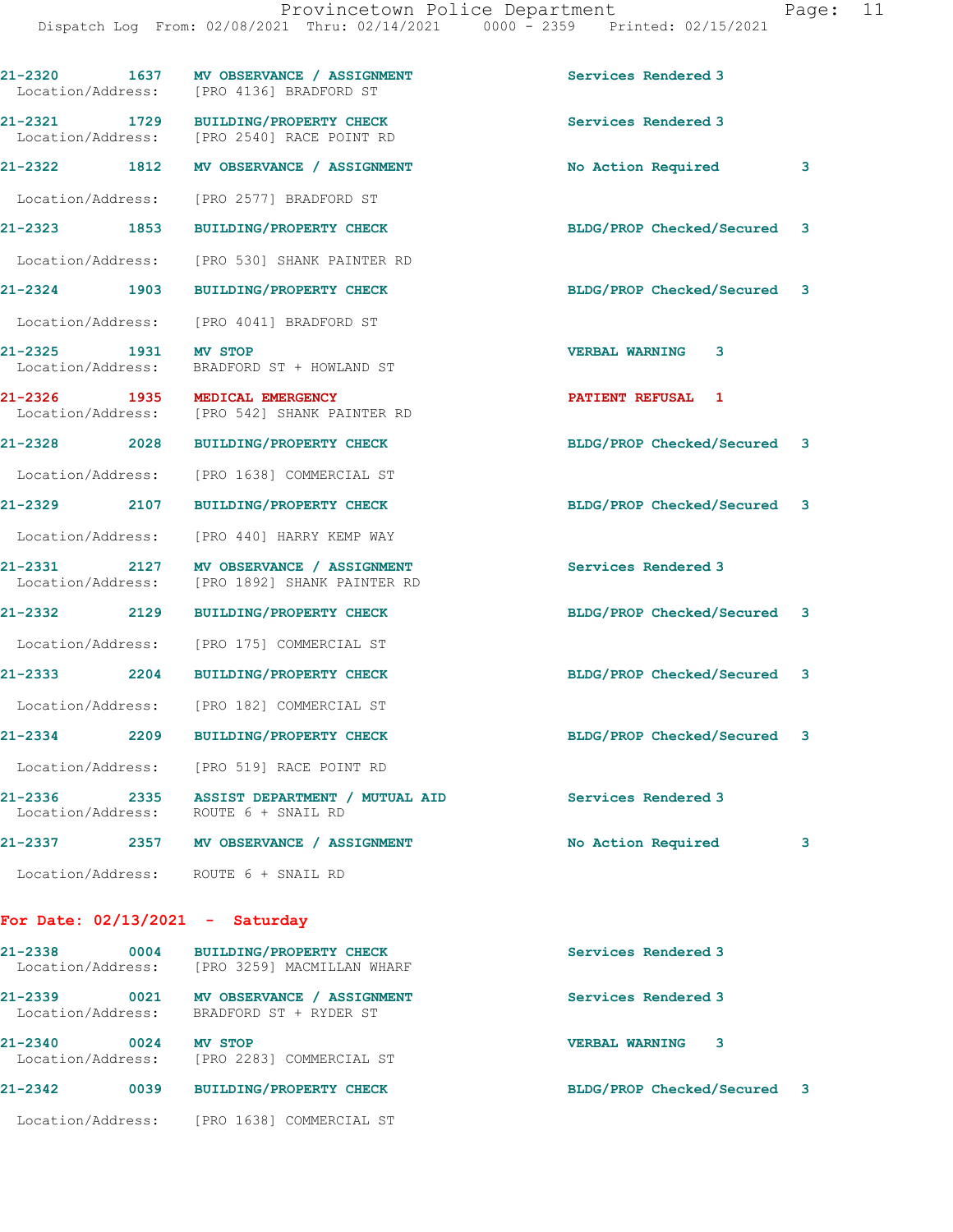Dispatch Log From: 02/08/2021 Thru: 02/14/2021 0000 - 2359 Printed: 02/15/2021 **21-2343 0104 MV STOP VERBAL WARNING 3**  Location/Address: ROUTE 6 **21-2344 0115 BUILDING/PROPERTY CHECK Services Rendered 3**  Location/Address: [PRO 2540] RACE POINT RD **21-2345 0119 MV OBSERVANCE / ASSIGNMENT Services Rendered 3**  Location/Address: BRADFORD ST + HOWLAND ST **21-2346 0140 BUILDING/PROPERTY CHECK BLDG/PROP Checked/Secured 3** Location/Address: [PRO 4041] BRADFORD ST **21-2347 0146 MV OBSERVANCE / ASSIGNMENT Services Rendered 3**  Location/Address: HARRY KEMP WAY + CONWELL ST **21-2348 0211 BUILDING/PROPERTY CHECK Services Rendered 3**  Location/Address: [PRO 2977] COMMERCIAL ST **21-2349 0255 BUILDING/PROPERTY CHECK Services Rendered 3**  Location/Address: [PRO 1778] SHANK PAINTER RD **21-2350 0314 BUILDING/PROPERTY CHECK BLDG/PROP Checked/Secured 3** Location/Address: [PRO 530] SHANK PAINTER RD **21-2351 0521 BUILDING/PROPERTY CHECK Services Rendered 3**  Location/Address: [PRO 2512] JEROME SMITH RD **21-2352 0529 MV OBSERVANCE / ASSIGNMENT Services Rendered 3**  Location/Address: [PRO 521] ROUTE 6 **21-2353 0544 MV OBSERVANCE / ASSIGNMENT Services Rendered 3**  Location/Address: COMMERCIAL ST + SNAIL RD **21-2354 0601 ALARM - GENERAL False Alarm 1**  Location/Address: [PRO 516] RACE POINT RD **21-2355 0722 GENERAL INFO Services Rendered 3**  [PRO 516] RACE POINT RD **21-2356 0816 ASSIST CITIZEN Services Rendered 3**  Location/Address: [PRO 3448] BRADFORD ST **21-2357 0853 BUILDING/PROPERTY CHECK BLDG/PROP Checked/Secured 3** Location/Address: [PRO 3430] COMMERCIAL ST **21-2358 0943 BUILDING/PROPERTY CHECK BLDG/PROP Checked/Secured 3** Location/Address: [PRO 2483] COMMERCIAL ST **21-2359 1011 BUILDING/PROPERTY CHECK BLDG/PROP Checked/Secured 3** Location/Address: [PRO 2977] COMMERCIAL ST **21-2360 1034 ASSIST CITIZEN Services Rendered 3**  Location/Address: [PRO 781] CAPTAIN BERTIES WAY **21-2361 1103 ASSIST CITIZEN SPOKEN TO 3**  Location/Address: [PRO 1493] UPPER MILLER HILL RD **21-2362 1200 MEDICAL EMERGENCY Transported to Hospital 1** Location/Address: [PRO 440] HARRY KEMP WAY 21-2363 1204 MV OBSERVANCE / ASSIGNMENT **Services Rendered 3**  Location/Address: [PRO 2513] ROUTE 6 **21-2364 1205 PARKING COMPLAINT Citation / Warning Issued 3**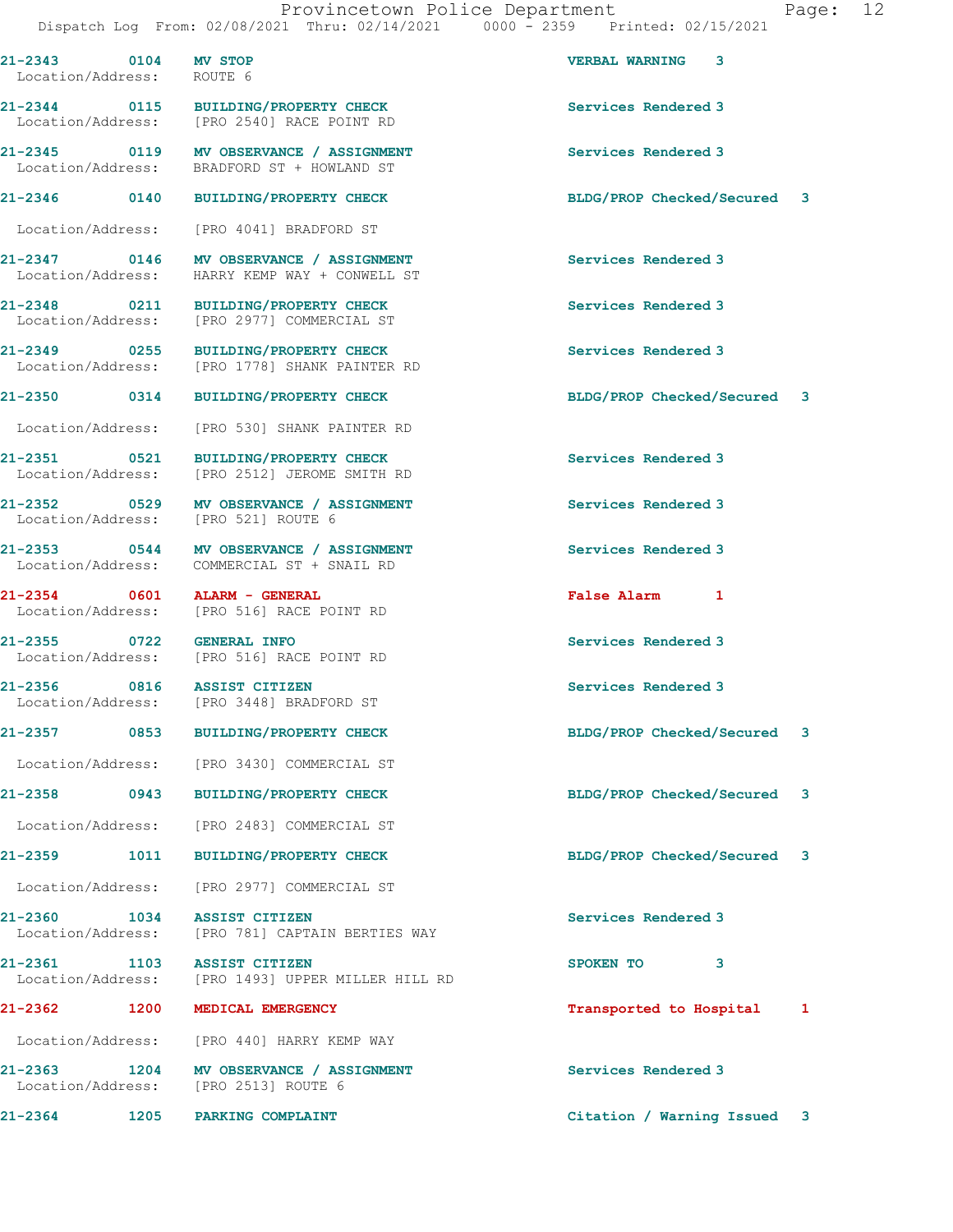|                                                                             |                                            | Provincetown Police Department<br>Dispatch Log From: 02/08/2021 Thru: 02/14/2021 0000 - 2359 Printed: 02/15/2021 |                             |              | Page: 13 |  |
|-----------------------------------------------------------------------------|--------------------------------------------|------------------------------------------------------------------------------------------------------------------|-----------------------------|--------------|----------|--|
| Location/Address: [PRO 327] COMMERCIAL ST                                   |                                            |                                                                                                                  |                             |              |          |  |
| 21-2366<br>Location/Address: [PRO 542] SHANK PAINTER RD                     | 1410 LOST PROPERTY                         |                                                                                                                  | Services Rendered 3         |              |          |  |
| 21-2367 1538 MV STOP<br>Location/Address: CONWELL ST + BRADFORD ST          |                                            |                                                                                                                  | <b>VERBAL WARNING</b>       | 3            |          |  |
| 21-2368 1549 MV STOP<br>Location/Address: ROUTE 6                           |                                            |                                                                                                                  | <b>VERBAL WARNING 3</b>     |              |          |  |
| 21-2370 1627 MV STOP                                                        |                                            |                                                                                                                  | Citation / Warning Issued 3 |              |          |  |
| Location/Address: [PRO 37] BRADFORD ST                                      |                                            |                                                                                                                  |                             |              |          |  |
| 21-2371 1730 BUILDING/PROPERTY CHECK                                        |                                            |                                                                                                                  | BLDG/PROP Checked/Secured 3 |              |          |  |
| Location/Address: [PRO 175] COMMERCIAL ST                                   |                                            |                                                                                                                  |                             |              |          |  |
| 21-2372 1732 BUILDING/PROPERTY CHECK                                        |                                            |                                                                                                                  | BLDG/PROP Checked/Secured 3 |              |          |  |
| Location/Address: [PRO 4041] BRADFORD ST                                    |                                            |                                                                                                                  |                             |              |          |  |
| 21-2374 1805 MV OBSERVANCE / ASSIGNMENT                                     |                                            |                                                                                                                  | No Action Required          |              | 3        |  |
| Location/Address: [PRO 2577] BRADFORD ST                                    |                                            |                                                                                                                  |                             |              |          |  |
| 21-2375 1833 PARKING COMPLAINT<br>Location/Address: [PRO 208] COMMERCIAL ST |                                            |                                                                                                                  | Services Rendered 3         |              |          |  |
| 21-2376<br>Location/Address: [PRO 2520] PRINCE ST                           | 2004 BUILDING/PROPERTY CHECK               |                                                                                                                  | Services Rendered 3         |              |          |  |
| 21-2377 2031 MV OBSERVANCE / ASSIGNMENT                                     |                                            |                                                                                                                  | Citation / Warning Issued 3 |              |          |  |
| Location/Address: [PRO 2277] BRADFORD ST                                    |                                            |                                                                                                                  |                             |              |          |  |
| 21-2378<br>Location/Address: BRADFORD ST + NICKERSON ST                     | 2037 MV STOP                               |                                                                                                                  | <b>VERBAL WARNING 3</b>     |              |          |  |
| 21-2379 2054 MV STOP<br>Location/Address: [PRO 204] COMMERCIAL ST           |                                            |                                                                                                                  | <b>VERBAL WARNING</b>       | 3            |          |  |
| 21-2380 2101 MEDICAL EMERGENCY<br>Location/Address: [PRO 948] HOLWAY AVE    |                                            |                                                                                                                  | <b>PATIENT REFUSAL 1</b>    |              |          |  |
| 21-2381 2137 BUILDING/PROPERTY CHECK                                        |                                            |                                                                                                                  | BLDG/PROP Checked/Secured 3 |              |          |  |
| Location/Address:                                                           |                                            | [PRO 182] COMMERCIAL ST                                                                                          |                             |              |          |  |
| 21-2382 2140                                                                |                                            | <b>BUILDING/PROPERTY CHECK</b>                                                                                   | BLDG/PROP Checked/Secured 3 |              |          |  |
| Location/Address:                                                           |                                            | [PRO 545] SHANK PAINTER RD                                                                                       |                             |              |          |  |
| 21-2383 2144<br>Location/Address:                                           | <b>MV STOP</b>                             | [PRO 165] COMMERCIAL ST                                                                                          | <b>VERBAL WARNING 3</b>     |              |          |  |
| 21-2384 2150 BUILDING/PROPERTY CHECK                                        |                                            |                                                                                                                  | BLDG/PROP Checked/Secured 3 |              |          |  |
| Location/Address:                                                           |                                            | [PRO 530] SHANK PAINTER RD                                                                                       |                             |              |          |  |
| 21-2385 2200                                                                |                                            | <b>BUILDING/PROPERTY CHECK</b>                                                                                   | BLDG/PROP Checked/Secured 3 |              |          |  |
| Location/Address:                                                           |                                            | [PRO 440] HARRY KEMP WAY                                                                                         |                             |              |          |  |
| 21-2386 2014                                                                | 2213                                       | <b>BUILDING/PROPERTY CHECK</b>                                                                                   | BLDG/PROP Checked/Secured 3 |              |          |  |
| Location/Address: [PRO 519] RACE POINT RD                                   |                                            |                                                                                                                  |                             |              |          |  |
| 21-2387<br>2342<br>Location/Address:                                        | SUSPICIOUS ACTIVITY<br>[PRO 625] DEWEY AVE |                                                                                                                  | Unfounded                   | $\mathbf{2}$ |          |  |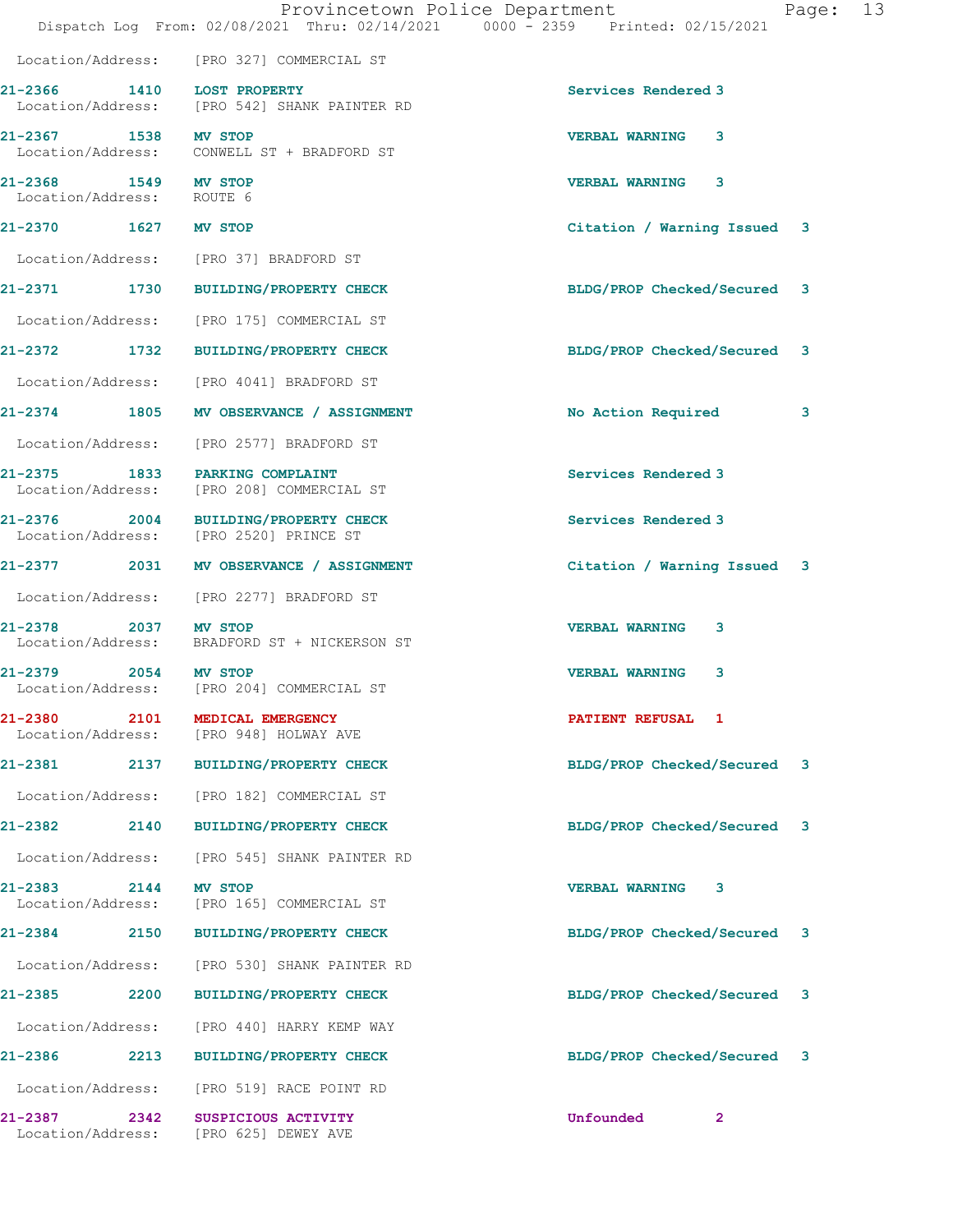**For Date: 02/14/2021 - Sunday 21-2388 0001 BUILDING/PROPERTY CHECK Services Rendered 3**  Location/Address: [PRO 2977] COMMERCIAL ST **21-2389 0017 BUILDING/PROPERTY CHECK Services Rendered 3**  Location/Address: [PRO 3259] MACMILLAN WHARF 21-2392 0100 BUILDING/PROPERTY CHECK Services Rendered 3<br>
Location/Address: [PRO 526] RYDER ST EXT [PRO 526] RYDER ST EXT **21-2390 0111 BUILDING/PROPERTY CHECK BLDG/PROP Checked/Secured 3** Location/Address: [PRO 530] SHANK PAINTER RD **21-2391 0114 MV OBSERVANCE / ASSIGNMENT Services Rendered 3**  Location/Address: SHANK PAINTER RD + CAPTAIN BERTIES WAY **21-2393 0150 BUILDING/PROPERTY CHECK Services Rendered 3**  Location/Address: [PRO 2206] PILGRIMS LANDING **21-2394 0203 BUILDING/PROPERTY CHECK BLDG/PROP Checked/Secured 3** Location/Address: [PRO 3430] COMMERCIAL ST **21-2395 0246 BUILDING/PROPERTY CHECK BLDG/PROP Checked/Secured 3** Location/Address: [PRO 99] COMMERCIAL ST **21-2396 0311 MEDICAL EMERGENCY Transported to Hospital 1** Location/Address: [PRO 1048] PEARL ST **21-2397 0540 BUILDING/PROPERTY CHECK BLDG/PROP Checked/Secured 3** Location/Address: [PRO 447] JEROME SMITH RD **21-2398 0540 BUILDING/PROPERTY CHECK BLDG/PROP Checked/Secured 3** Location/Address: [PRO 413] CONWELL ST **21-2399 0549 MV OBSERVANCE / ASSIGNMENT Services Rendered 3**  SNAIL RD + COMMERCIAL ST **21-2400 0550 MV OBSERVANCE / ASSIGNMENT Services Rendered 3**  Location/Address: CONWELL ST + ROUTE 6 **21-2401 0856 BUILDING/PROPERTY CHECK BLDG/PROP Checked/Secured 3** Location/Address: [PRO 2977] COMMERCIAL ST **21-2402 0902 BUILDING/PROPERTY CHECK BLDG/PROP Checked/Secured 3** Location/Address: [PRO 2494] BRADFORD ST **21-2403 0915 BUILDING/PROPERTY CHECK BLDG/PROP Checked/Secured 3** Location/Address: [PRO 2499] RACE POINT RD **21-2404 0929 MEDICAL EMERGENCY Transported to Hospital 1** Location/Address: [PRO 3222] ALDEN ST **21-2405 0938 MEDICAL EMERGENCY Services Rendered 1**  Location/Address: [PRO 2161] COMMERCIAL ST **21-2406 0941 BUILDING/PROPERTY CHECK BLDG/PROP Checked/Secured 3**

Location/Address: [PRO 2490] PROVINCELANDS RD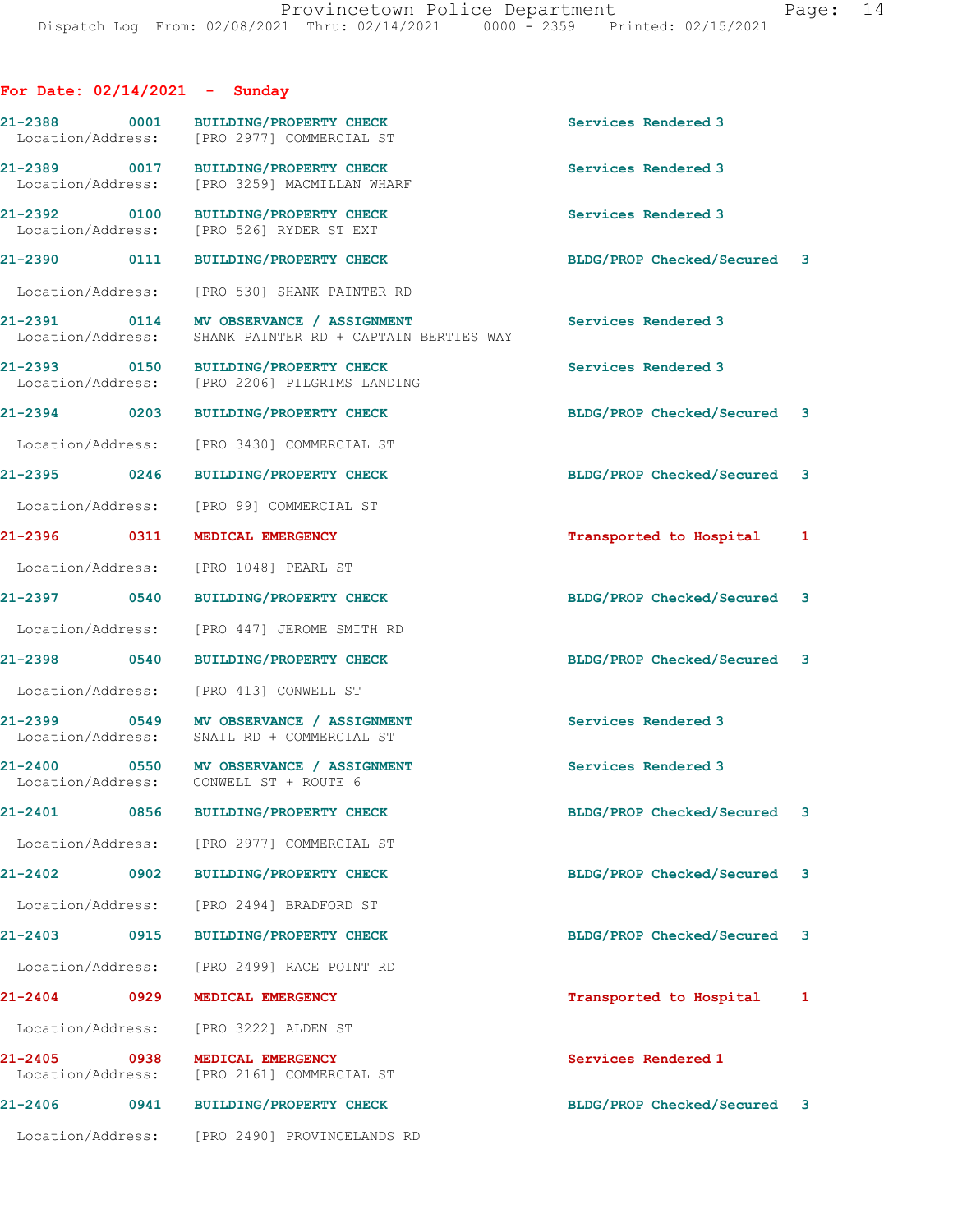| 21-2407 0950 MV STOP                |                                                                                                 | <b>VERBAL WARNING 3</b>     |   |
|-------------------------------------|-------------------------------------------------------------------------------------------------|-----------------------------|---|
|                                     | Location/Address: [PRO 447] JEROME SMITH RD                                                     |                             |   |
| 21-2409 1029 ANIMAL CALL            |                                                                                                 | Referred to Other Agency 2  |   |
|                                     | Location/Address: [PRO 2490] PROVINCELANDS RD                                                   |                             |   |
| 21-2410 1038 MEDICAL EMERGENCY      |                                                                                                 | Transported to Hospital 1   |   |
|                                     | Location/Address: [PRO 2227] BRADFORD ST                                                        |                             |   |
|                                     | 21-2412 1234 MV OBSERVANCE / ASSIGNMENT<br>Location/Address: [PRO 3430] COMMERCIAL ST           | Services Rendered 3         |   |
| 21-2415 1338 PARKING COMPLAINT      | Location/Address: [PRO 165] COMMERCIAL ST                                                       | Services Rendered 3         |   |
| 21-2416 1508 MV STOP                |                                                                                                 | Citation / Warning Issued 3 |   |
| Location/Address: [PRO 521] ROUTE 6 |                                                                                                 |                             |   |
|                                     | 21-2419 1610 BUILDING/PROPERTY CHECK                                                            | BLDG/PROP Checked/Secured 3 |   |
|                                     | Location/Address: [PRO 444] HIGH POLE HILL                                                      |                             |   |
|                                     | 21-2420 1648 BUILDING/PROPERTY CHECK                                                            | BLDG/PROP Checked/Secured 3 |   |
|                                     | Location/Address: [PRO 182] COMMERCIAL ST                                                       |                             |   |
|                                     | 21-2421 1657 MV OBSERVANCE / ASSIGNMENT<br>Location/Address: JEROME SMITH RD + SHANK PAINTER RD | Services Rendered 3         |   |
| 21-2422 1707 911 - GENERAL          | Location/Address: [PRO 3670] SHANK PAINTER RD                                                   | SPOKEN TO 1                 |   |
|                                     | 21-2423 1724 MV OBSERVANCE / ASSIGNMENT                                                         | No Action Required 3        |   |
|                                     | Location/Address: [PRO 4041] BRADFORD ST                                                        |                             |   |
| 21-2424 1806 911 - GENERAL          | Location/Address: [PRO 1673] PLEASANT ST                                                        | SPOKEN TO 1                 |   |
| 21-2425 1819 ASSIST CITIZEN         | Location/Address: [PRO 2909] COMMERCIAL ST                                                      | Services Rendered 3         |   |
| $21 - 2427$<br>1838                 | <b>BUILDING/PROPERTY CHECK</b>                                                                  | BLDG/PROP Checked/Secured 3 |   |
|                                     | Location/Address: [PRO 530] SHANK PAINTER RD                                                    |                             |   |
| 21-2428 2028                        | <b>BUILDING/PROPERTY CHECK</b>                                                                  | BLDG/PROP Checked/Secured 3 |   |
| Location/Address:                   | [PRO 2977] COMMERCIAL ST                                                                        |                             |   |
| 21-2429<br>2047                     | MV OBSERVANCE / ASSIGNMENT                                                                      | No Action Required          | 3 |
| Location/Address:                   | [PRO 2577] BRADFORD ST                                                                          |                             |   |
| 21-2430<br>2054                     | 911 - GENERAL<br>Location/Address: [PRO 542] SHANK PAINTER RD                                   | Services Rendered 1         |   |
| 21-2431 2112                        | BUILDING/PROPERTY CHECK                                                                         | BLDG/PROP Checked/Secured 3 |   |
| Location/Address:                   | [PRO 440] HARRY KEMP WAY                                                                        |                             |   |
| 2119<br>21-2432                     | <b>BUILDING/PROPERTY CHECK</b>                                                                  | BLDG/PROP Checked/Secured 3 |   |
|                                     | Location/Address: [PRO 4041] BRADFORD ST                                                        |                             |   |
| 21-2433<br>2142                     | <b>BUILDING/PROPERTY CHECK</b>                                                                  | BLDG/PROP Checked/Secured 3 |   |